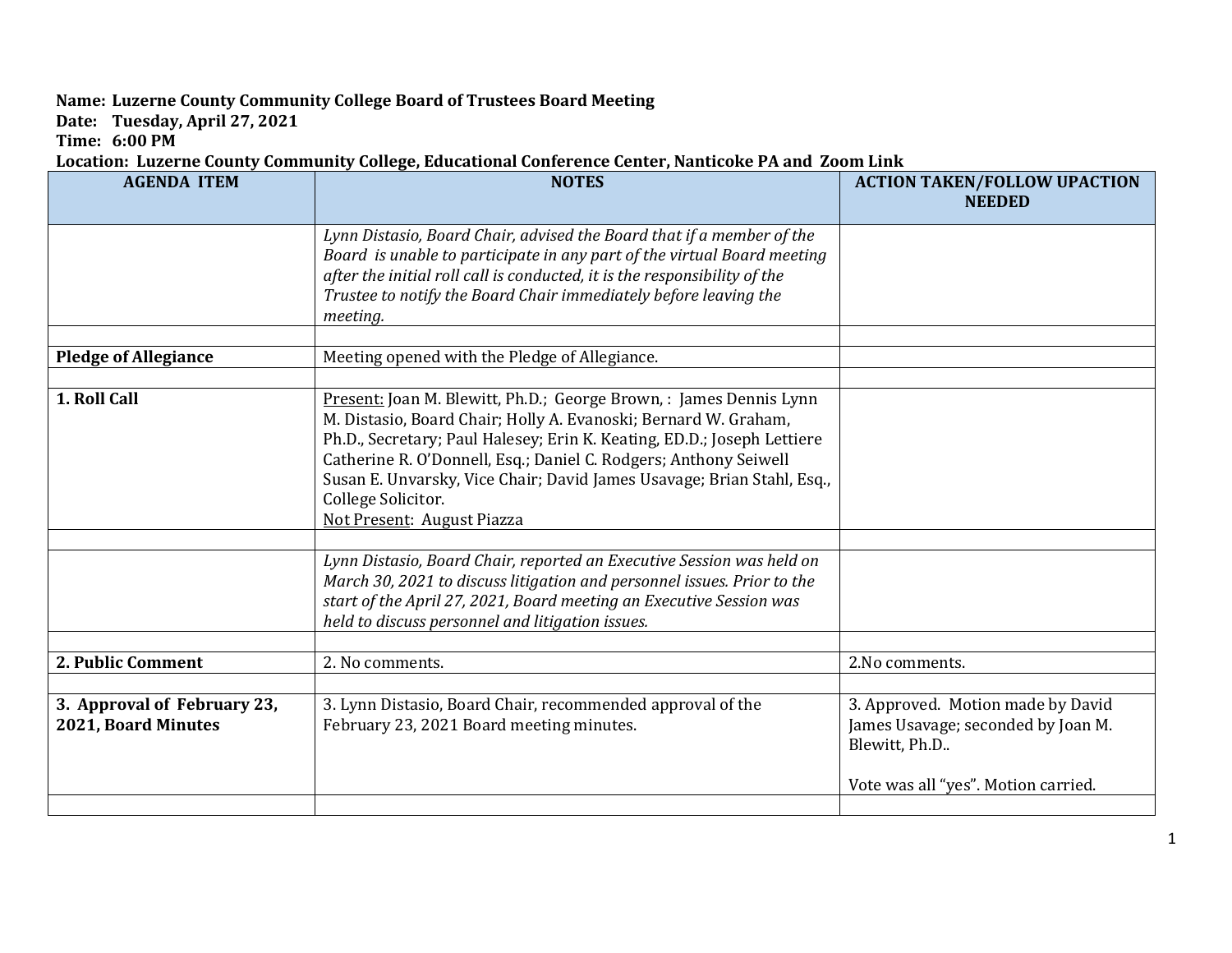| <b>AGENDA ITEM</b>                                                                                                                                                           | <b>NOTES</b>                                                                                                                                                                                                                                    | <b>ACTION TAKEN/FOLLOW UPACTION</b><br><b>NEEDED</b>                                                                                                                    |
|------------------------------------------------------------------------------------------------------------------------------------------------------------------------------|-------------------------------------------------------------------------------------------------------------------------------------------------------------------------------------------------------------------------------------------------|-------------------------------------------------------------------------------------------------------------------------------------------------------------------------|
| 4. Approval of April 27, 2021,<br><b>Board Agenda</b>                                                                                                                        | 4. Lynn Distasio, Board Chair, reported the addition of Bid #495<br>would be added to the Board agenda and recommended the April 27,<br>2021 agenda be amended to include under the report of the Finance<br>Committee, Bid #495.               | 4. Approved. Motion made by Holly<br>Evanoski; seconded by Catherine R.<br>O'Donnell, Esq., to approve the agenda<br>as amended.<br>Vote was all "yes". Motion carried. |
| <b>ACTION ITEMS</b>                                                                                                                                                          |                                                                                                                                                                                                                                                 |                                                                                                                                                                         |
| 5. Report of the Executive<br>Committee                                                                                                                                      | 5. Lynn Distasio, Board Chair, presented the following Executive<br>Committee report.                                                                                                                                                           |                                                                                                                                                                         |
| 5A. Appointment of Nomination<br>Committee                                                                                                                                   | Board Chair Distasio recommended the Luzerne County<br>5A.<br>Community College Board of Trustees approve the appointment of<br>Dr. Joan M. Blewitt, to serve as Chair of the Nomination Committee.                                             | 5A. Approved.<br>Motion made<br>by<br>Catherine R. O'Donnell, Esq.; seconded<br>by Erin K. Keating, Ed.D.<br>Vote was all "yes." Motion carried.                        |
| 5B. Approval of Administrative<br>Policies:<br><b>Tuition Waiver for LCCC</b><br><b>Credit Courses Policy</b><br><b>Tuition Waiver for LCCC</b><br>Non-Credit Courses Policy | 5B. Board Chair Distasio recommended the Luzerne County<br>Community College Board of Trustees approve the revised<br>Administrative policies: Tuition Waiver for LCCC Credit Courses<br>Policy and Tuition Waiver for LCCC Non-Credit Courses. | 5B. Approved. Motion made by Anthony<br>Seiwell; seconded by Joseph Lettiere.<br>Vote was all "yes." Motion carried.                                                    |
| 6. Report of the Academic                                                                                                                                                    | 6. Bernard W. Graham, Ph.D., Chair, LCCC Academic Committee,                                                                                                                                                                                    |                                                                                                                                                                         |
| Committee                                                                                                                                                                    | stated the Academic Committee had no action items to present at this<br>time.                                                                                                                                                                   |                                                                                                                                                                         |
| 6A. Professor Emeritus                                                                                                                                                       | 6A. Recommend Luzerne County Community College Board of<br>Trustees approve the title of Professor Emeritus be formally<br>bestowed upon Mark Rutkowski during the 53rd Commencement<br>Ceremony scheduled for 6 p.m. Thursday, May 27, 2021.   | 6A. Approved. Motion made by Susan E.<br>Unvarsky, Vice Chair; seconded by<br>Daniel Rodgers.<br>Vote was all "yes". Motion carried.                                    |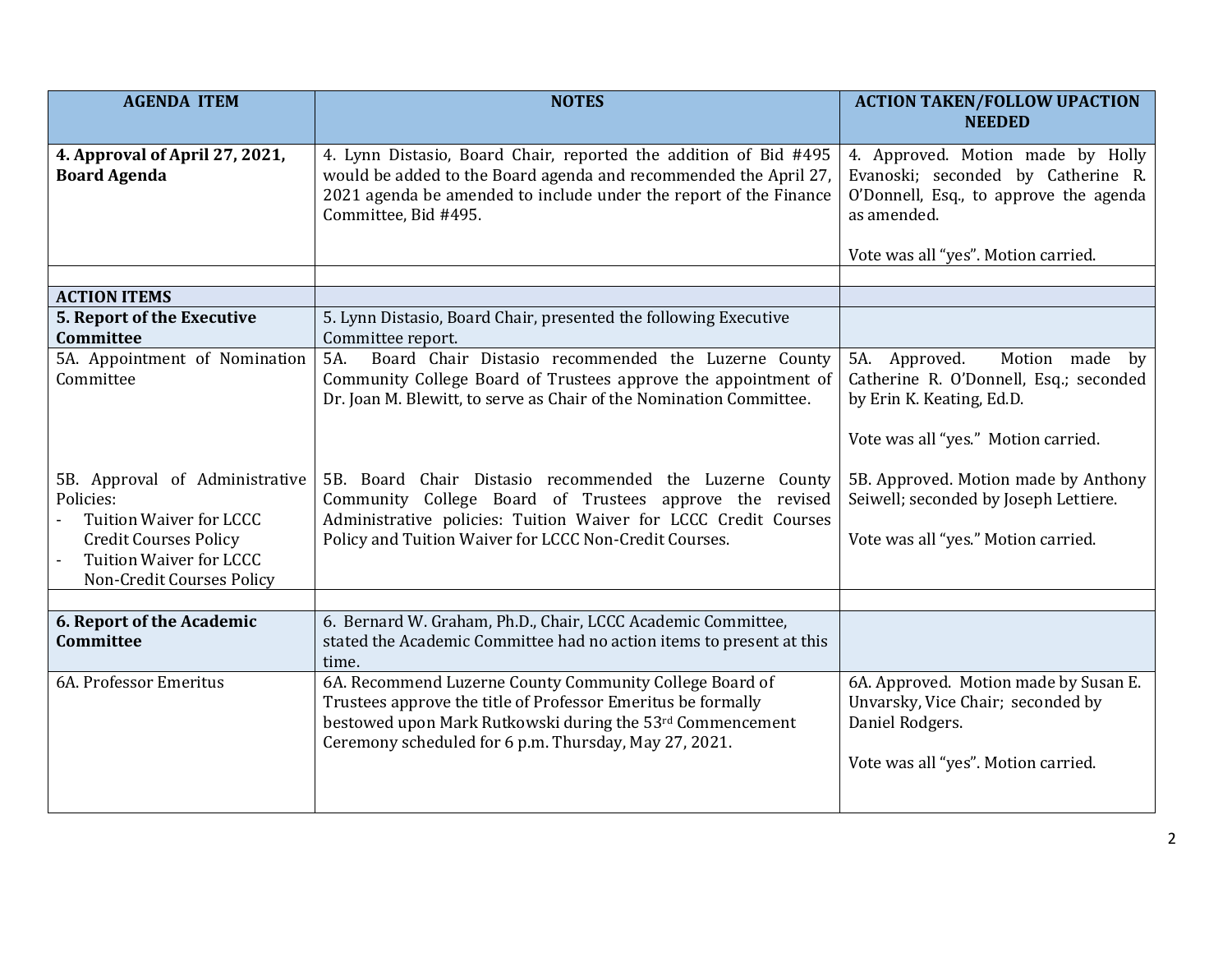| 7. Report of the Finance                                          | 7. Susan E. Unvarsky, Chair of the LCCC Finance Committee stated                                                                                                                              |                                                                                      |
|-------------------------------------------------------------------|-----------------------------------------------------------------------------------------------------------------------------------------------------------------------------------------------|--------------------------------------------------------------------------------------|
| Committee                                                         | there were no action items to report at this time.                                                                                                                                            |                                                                                      |
| 7A. College Budgets for Fiscal                                    | 7A. Recommend the Luzerne County Community College Board of                                                                                                                                   | Approved.<br>Motion<br>7A.<br>made<br>by                                             |
| Year 2021-2022                                                    | Trustees approve the 2021-2022 Fiscal Year Operating and Capital                                                                                                                              | Catherine O'Donnell, Esq.; seconded by                                               |
|                                                                   | Budgets totaling \$45,572,933 as well as the Auxiliary Budgets                                                                                                                                | James Dennis.                                                                        |
|                                                                   | (Bookstore, Food Service, and Student Activities). By adopting the                                                                                                                            |                                                                                      |
|                                                                   | budget, the Board of Trustees authorizes no increase in tuition in                                                                                                                            | Vote was all "yes". Motion carried.                                                  |
|                                                                   | addition to no increase in the general service and technology fees.                                                                                                                           |                                                                                      |
| 7B. Microsoft Renewal Licensing                                   | 7B. Recommend Luzerne County Community College Board of<br>Trustees approve the following Microsoft Renewal Licensing in the<br>amount of \$30,549.90. Luzerne County Community College renew | 7B. Approved. Motion made by David<br>James Usavage; seconded by Holly<br>Evanoski.  |
|                                                                   | with the newer M365 A3 licensing model for \$30,549.90 instead of                                                                                                                             |                                                                                      |
|                                                                   | the current 0365 Volume Licensing/Open Value Subscription model;<br>and that LCCC purchases the M365 A3 licenses through JourneyEd                                                            | Vote was all "yes." Motion carried.                                                  |
|                                                                   | who is offering us the lowest pricing as the only reseller of the<br>discounted AICUP educational pricing model.                                                                              |                                                                                      |
|                                                                   |                                                                                                                                                                                               |                                                                                      |
| 7C. Bid #494 - Digital Sign<br>Replacement/Upgrade                | 7C. Recommend Luzerne County Community College Board of<br>Trustees approve the award of Bid #494 to Bartush Signs, Inc. in the<br>amount of \$81,244.50.                                     | 7C. Approved. Motion made by Joan M.<br>Blewitt, Ph.D.; seconded by James<br>Dennis. |
|                                                                   |                                                                                                                                                                                               | Vote was all "yes." Motion carried.                                                  |
| 7D. Approval of Technology<br><b>Center Atrium Renovation Bid</b> | 7D. Recommend the Luzerne County Community College Board of<br>Trustees approve the award of the Technology Center Atrium                                                                     | 7D. Approved. Motion made by Joan M.<br>Blewitt, P.D.; seconded by Paul Halesey.     |
|                                                                   | Renovation bid to the lowest responsible bidder, Champion Builders,                                                                                                                           |                                                                                      |
|                                                                   | Inc., general construction, in the amount of \$253,300. Additionally, a<br>5% project contingency (\$12,665), and hemmler + camayd architects                                                 | Anthony Siewell inquired as to who the<br>lowest responsible bidder was for the      |
|                                                                   | will be compensated in line with our agreement for miscellaneous                                                                                                                              | bid. Committee Chair Unvarsky stated                                                 |
|                                                                   | services in the amount of \$21,250.60, for a total project cost of<br>\$287,215.60                                                                                                            | the lowest responsible bidder was<br><b>Champion Builders.</b>                       |
|                                                                   |                                                                                                                                                                                               |                                                                                      |
|                                                                   |                                                                                                                                                                                               | Vote was all "yes." Motion carried.                                                  |
|                                                                   |                                                                                                                                                                                               |                                                                                      |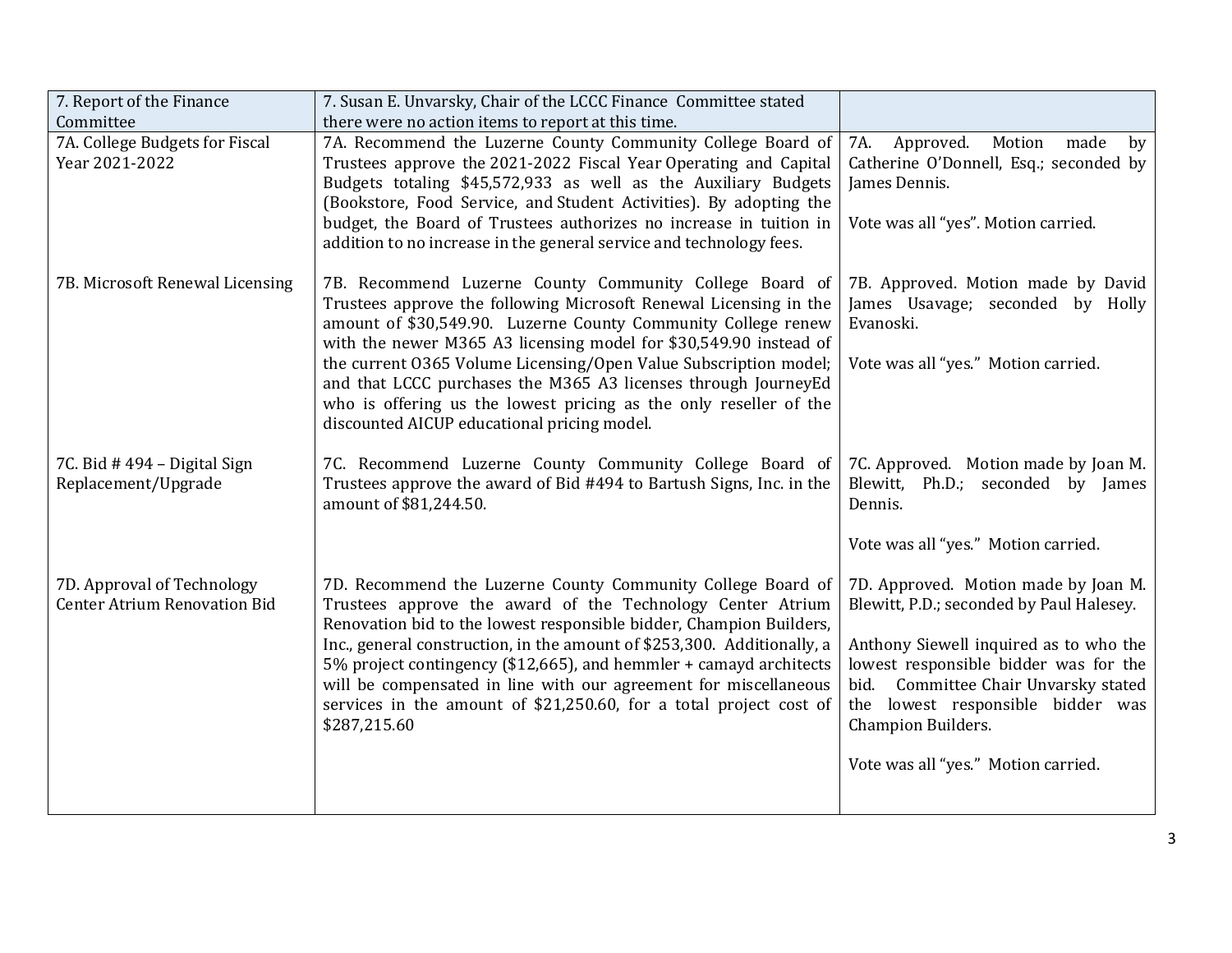| 7. Continued, Finance Committee                            |                                                                                                                                                                                                                                                                                                                                                                                                                                                                                                                                                                                                                                                                                                                                                     |                                                                                                                                   |
|------------------------------------------------------------|-----------------------------------------------------------------------------------------------------------------------------------------------------------------------------------------------------------------------------------------------------------------------------------------------------------------------------------------------------------------------------------------------------------------------------------------------------------------------------------------------------------------------------------------------------------------------------------------------------------------------------------------------------------------------------------------------------------------------------------------------------|-----------------------------------------------------------------------------------------------------------------------------------|
| Report                                                     |                                                                                                                                                                                                                                                                                                                                                                                                                                                                                                                                                                                                                                                                                                                                                     |                                                                                                                                   |
| 7E. Bid #495-2022 Ford Super<br>Duty XL 4WD F250 Super Cab | 7E. Recommend the Luzerne County Community College Board of<br>Trustees approve the bid #495 - 2022 Ford Super Duty XL 4WD F<br>250 Super Cab 6.75' Box, awarded to the lowest responsible bidder:<br>Whitmoyer Ford, Inc. in the amount of \$36,550.                                                                                                                                                                                                                                                                                                                                                                                                                                                                                               | 7E. Approved. Motion made by David<br>James Usavage; seconded by Joan M.<br>Blewitt, Ph.D.<br>Vote was all "yes." Motion carried. |
| 8. Report of the Human Resources<br>Committee              | 8. Paul Halesey, Chair, LCCC Human Resources Committee stated<br>there were no action items to report at this time.                                                                                                                                                                                                                                                                                                                                                                                                                                                                                                                                                                                                                                 |                                                                                                                                   |
| 8. Approval of Faculty Promotions                          | 8. Recommend the Luzerne County Community College Board of<br>Trustees approve, in accordance with the Faculty Association Contr<br>following three (3) faculty members for promotion:                                                                                                                                                                                                                                                                                                                                                                                                                                                                                                                                                              | 8. Approved. Motion made by Susan E.<br>Unvarsky; seconded by James Dennis.                                                       |
|                                                            |                                                                                                                                                                                                                                                                                                                                                                                                                                                                                                                                                                                                                                                                                                                                                     | Vote was all "yes." Motion carried.                                                                                               |
|                                                            | Professor:<br>Lynne Pabst<br>Professor:<br>Jeffrey Schultz<br>Savannah Stephens<br><b>Associate Professor:</b>                                                                                                                                                                                                                                                                                                                                                                                                                                                                                                                                                                                                                                      |                                                                                                                                   |
| 9. Report of the Legislative                               | 9. Catherine O'Donnell, Esq., Chair, LCCC Legislative Committee,                                                                                                                                                                                                                                                                                                                                                                                                                                                                                                                                                                                                                                                                                    | 9. N/A                                                                                                                            |
| Committee                                                  | stated there were no action items to report.                                                                                                                                                                                                                                                                                                                                                                                                                                                                                                                                                                                                                                                                                                        |                                                                                                                                   |
|                                                            |                                                                                                                                                                                                                                                                                                                                                                                                                                                                                                                                                                                                                                                                                                                                                     |                                                                                                                                   |
| <b>Report of Officers and Agents</b>                       |                                                                                                                                                                                                                                                                                                                                                                                                                                                                                                                                                                                                                                                                                                                                                     |                                                                                                                                   |
| 10. Foundation Report                                      | Rebecca Brominski, Executive Director, Institutional Resource<br>Development/Foundation., reported on Friday, April 23, 2021, the<br>College hosted its first virtual Legislative Discussion. The session<br>brought together local and state legislators, trustees, and foundation<br>board members as well as members of our college community. The<br>highlight of the session was the stories and remarks shared by our<br>student, Ryan Evans, William Siejna, and Kasie Weidener. Their<br>courage sharing their personal journeys<br>were inspiring and<br>enlightening to us all. Thank you to all who participated and<br>especially to our students they are truly a reflection of what Luzerne<br>County Community College is all about. |                                                                                                                                   |
|                                                            | On May 14 <sup>th</sup> the virtual student art exhibit will open on the Schulman<br>Gallery website. The art exhibit will feature 25 of our talented<br>communication arts students displaying 72 works of art. Please log<br>on as we celebrate some of our most artistically talents students.                                                                                                                                                                                                                                                                                                                                                                                                                                                   |                                                                                                                                   |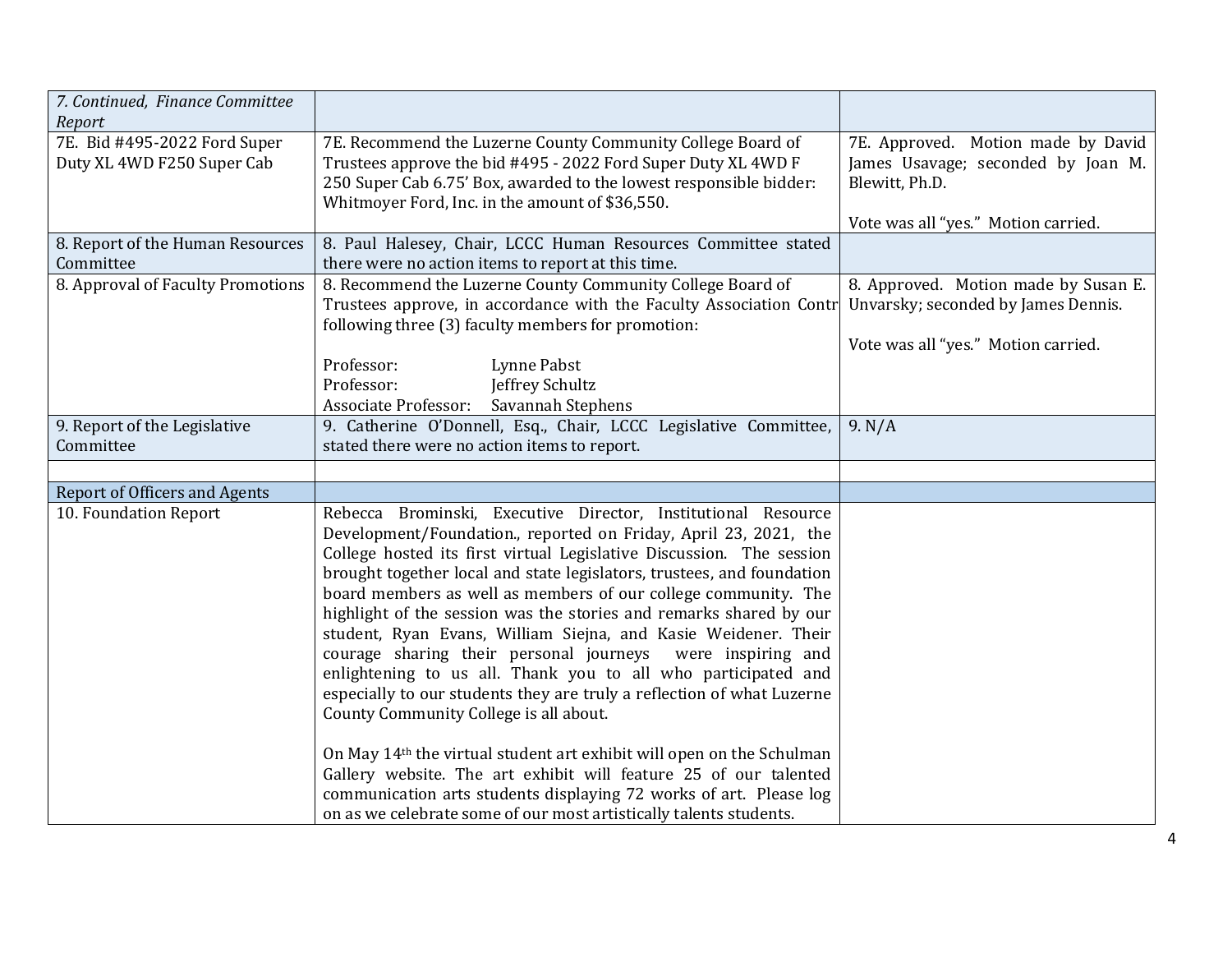| <b>Report of Officers and Agents</b> |                                                                                                                                                                                                                                                                                                                                                                                                                                                                                                                                                                                                                                                                                                                              |  |
|--------------------------------------|------------------------------------------------------------------------------------------------------------------------------------------------------------------------------------------------------------------------------------------------------------------------------------------------------------------------------------------------------------------------------------------------------------------------------------------------------------------------------------------------------------------------------------------------------------------------------------------------------------------------------------------------------------------------------------------------------------------------------|--|
| <b>Foundation Update (continued)</b> | For the academic year 2020-2021, due to the generosity of our<br>donors and community friends, the Foundation awarded \$371,000 in<br>scholarships and student assistance to 513 students. To compliment<br>the over 150 existing scholarship opportunities available to all<br>students at the College, the Foundation has added 9 additional<br>scholarship opportunities for the 2021-2022 academic year. Overall,<br>the Foundation will award over \$385,000 in scholarships for the<br>2021-2022 academic year. On behalf of the Foundation and Board of<br>Directors, Mrs. Brominski extended congratulations and best wishes<br>to all the award recipients and all of our students on their upcoming<br>graduation. |  |
| Treasurer's Report                   | No report.                                                                                                                                                                                                                                                                                                                                                                                                                                                                                                                                                                                                                                                                                                                   |  |
| President's Report                   | Thomas P. Leary, President of Luzerne County Community College,<br>stated, in celebration of April as Community College Month, it was his<br>honor to recognize and present with a certificate, the following<br>students for their<br>leadership and academic achievements.<br>presenting each with a certificate of recognition                                                                                                                                                                                                                                                                                                                                                                                            |  |
|                                      | Rosana Reyes, Vice President of Enrollment Management and Student<br>Affairs, accompanied the President in recognizing the following<br>students:                                                                                                                                                                                                                                                                                                                                                                                                                                                                                                                                                                            |  |
|                                      | The <b>All-Pennsylvania Academic Team Award</b> , sponsored by Phi Theta<br>Kappa, the international honor society for two-year colleges, and the<br>Pennsylvania Commission for Community Colleges, honors students<br>for their outstanding academic achievement and leadership ability. In<br>addition,<br>the Pennsylvania<br>State<br>System<br><sub>of</sub><br>Higher<br>Education universities provide scholarships to eligible All-PA<br>Transfer Team members at PASSHE institutions, providing two years<br>of tuition at any PASSHE school. Luzerne County Community College<br>recognized the following students who achieved academic excellence<br>and demonstrated a commitment to Luzerne County Community  |  |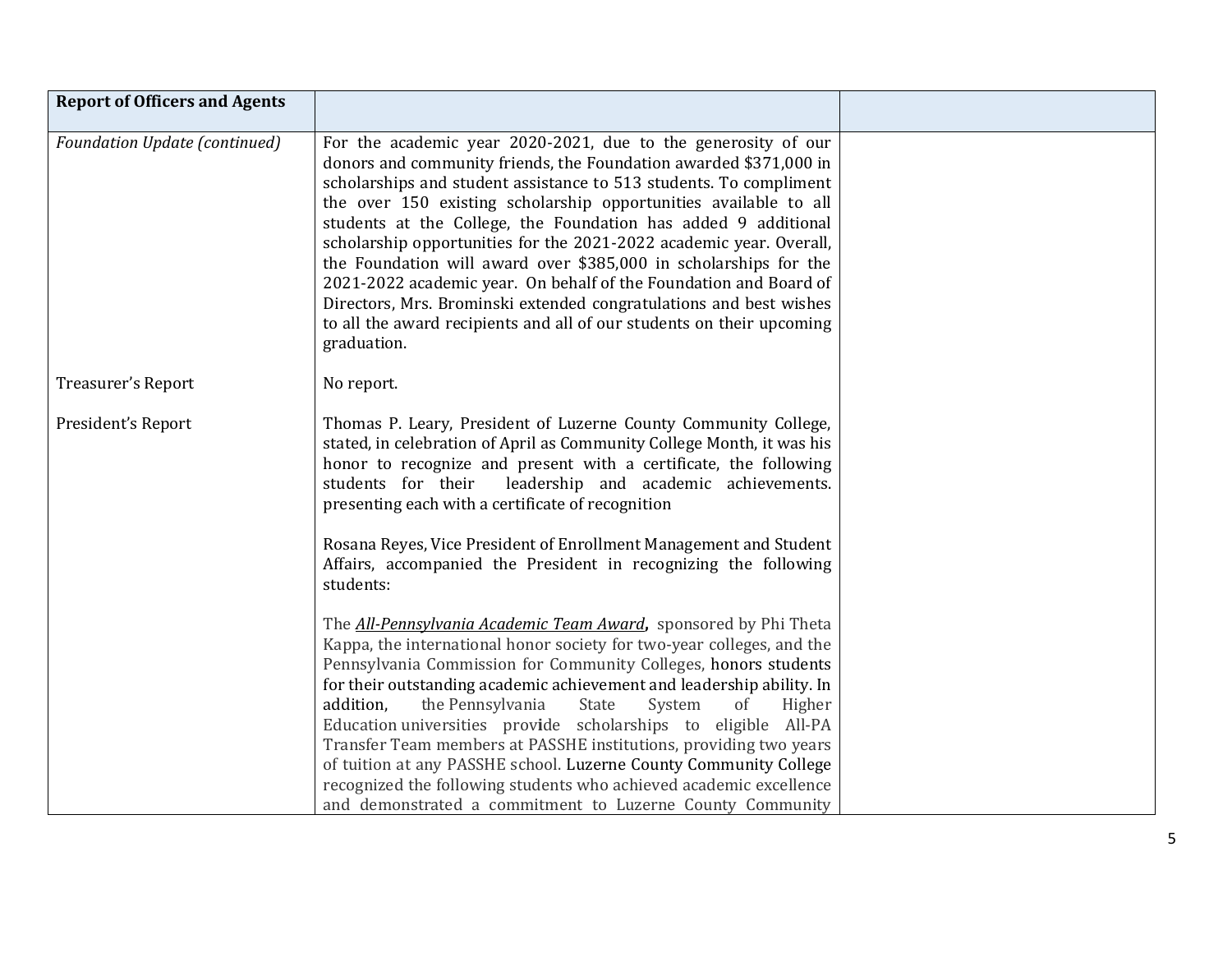| College and to their community. This year, the All-Pennsylvania<br>Academic Team Award recipients are: Megan Kovitch, Cristina<br>Spradin, and Heather Lee.                                                                                                                                                                                                                                                                                                                                                                                                                                                                                                                                                                                                                                                                                                    |  |
|----------------------------------------------------------------------------------------------------------------------------------------------------------------------------------------------------------------------------------------------------------------------------------------------------------------------------------------------------------------------------------------------------------------------------------------------------------------------------------------------------------------------------------------------------------------------------------------------------------------------------------------------------------------------------------------------------------------------------------------------------------------------------------------------------------------------------------------------------------------|--|
| We are honored to present a <i>Certificate of Accomplishment</i> to William<br>Siejna, President of Student Government Association, and to Kasie<br>Weidner, Vice President of Student Government Association for their<br>support, service and dedication to Luzerne County Community<br>College and its students.                                                                                                                                                                                                                                                                                                                                                                                                                                                                                                                                            |  |
| The President's Award recognizes a student who, by their actions, has<br>demonstrated exemplary kindness and generosity to positively<br>impact the lives of others. The President's Award is presented to:<br>Kristina Coll.                                                                                                                                                                                                                                                                                                                                                                                                                                                                                                                                                                                                                                  |  |
| <b>LCCC Trailblazer Vice President of Student Affairs Award recognizes</b><br>students who have demonstrated continual leadership and service to<br>the College through their involvement in student organizations,<br>College committee engaged participation, academic achievement and<br>outstanding contributions to campus life. Recipients must have a<br>minimum 3.0 grade point average. Award recipients recognized are<br>Donna Klinger, William Siejna; and Kasie Weidner.                                                                                                                                                                                                                                                                                                                                                                          |  |
| Patrick J. Solano Veterans Award was established to honor the late<br>Patrick J. Solano, who passed away in 2021 at the age of 96. A World<br>War II hero, who with the U.S. Army Air Corps flew 23 bombing<br>missions during World War II, Mr. Solano was considered one of the<br>most influential people in Pennsylvania serving as special and trusted<br>advisor to nine (9) Pennsylvania Govenors, both Democrat and<br>Republican. Mr. Solano was a loyal friend and supporter of all<br>Veterans and of Luzerne County Community College, where he served<br>on the Board of Trustees. The Patrick J. Solano Veterans Center on<br>campus is dedicated in his honor as is a Veterans Scholarship. This<br>award is presented to Ryan Evans, a veteran student who exemplifies<br>the ideals of fairness, dedication and patriotism exemplified by Mr. |  |
| Solano.                                                                                                                                                                                                                                                                                                                                                                                                                                                                                                                                                                                                                                                                                                                                                                                                                                                        |  |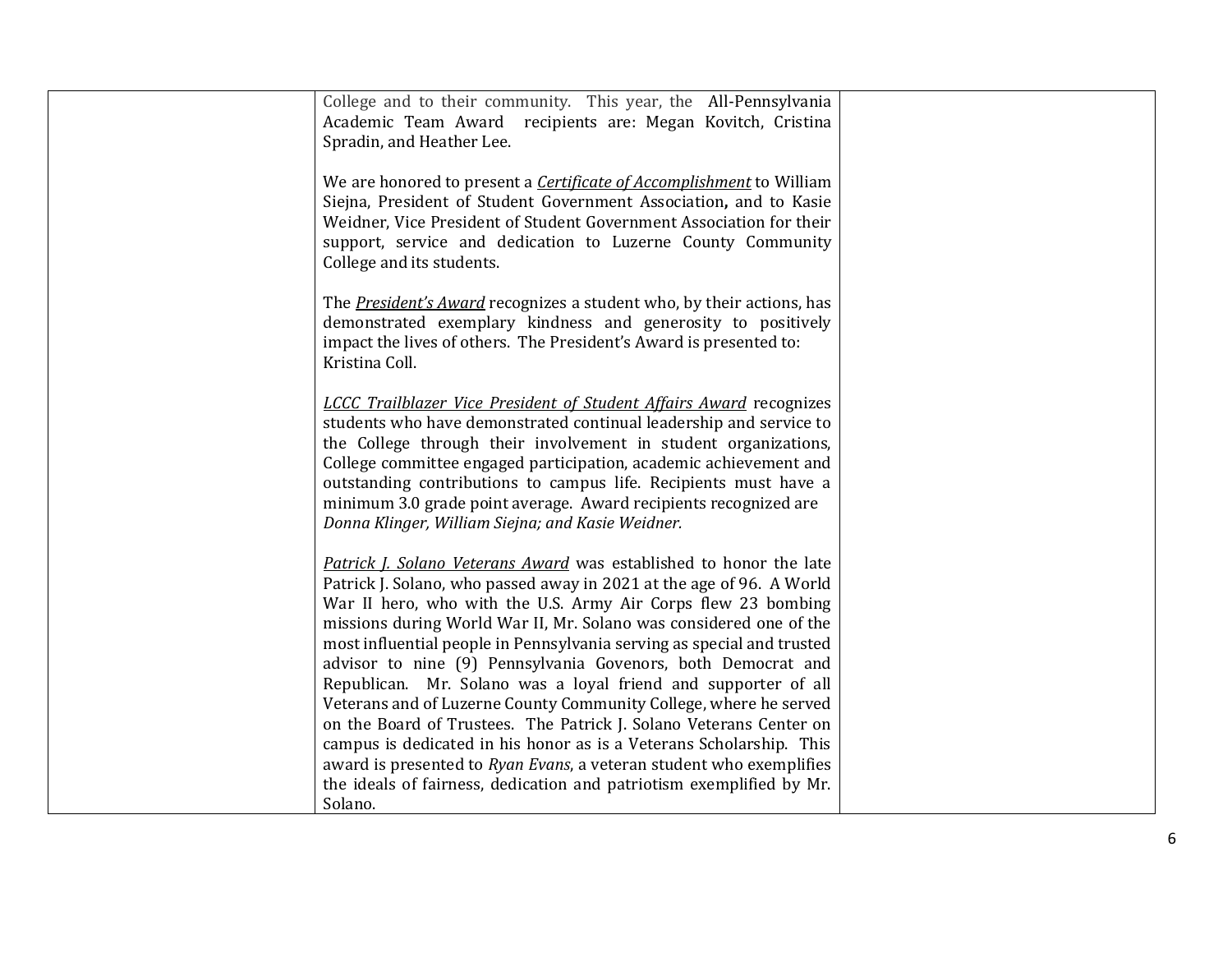| Certificate of Achievement in the Early College Program recognizes an<br>Early College student Jesse Rylka for successfully completing 54<br>college credits while still attending high school.             |  |
|-------------------------------------------------------------------------------------------------------------------------------------------------------------------------------------------------------------|--|
| President Leary and Vice President Rosana Reyes congratulated all of<br>the award recipients recognized on April 27, 2021.                                                                                  |  |
| Ryan Evans - Student Testimonial<br>Mr. Evans expressed his appreciation for the opportunity to address                                                                                                     |  |
| the Board of Trustees. Mr. Evans spoke of his journey, military career,<br>and reflected on student life at Luzerne County Community College.                                                               |  |
| Mr. Evans had the opportunity to present a speech on veteran's<br>suicide rate awareness; served as a member of the Student                                                                                 |  |
| Government Association, student representative on the Foundation<br>Board; and addressed members of the Middle States Team, and<br>Legislators during the virtual legislator panel discussion. As a         |  |
| student, LCCC has given him not only an education and job skills, it<br>has given him the opportunity to never look back and to realize that                                                                |  |
| he is in control of his world. It is difficult to explain to you how the<br>environment you cultivated has meant to him. I come to realize                                                                  |  |
| home doesn't only pertain to the place you are born and raised and<br>learn about life. Home is simply a place where people know your<br>name and care about you; it's a place where people support you and |  |
| want to see you succeed. It's a place where love rules and dreams are<br>dreamt - in this case Luzerne County is the place I grew up and                                                                    |  |
| learned about life, little did I know another placed called home is just<br>three exits from 81. Thank you for giving me a chance to realize my                                                             |  |
| potential and I'm just getting started. Everything I achieve is because<br>of where I got started - Luzerne County Community College.                                                                       |  |
| At this time, President Leary introduced Dagmar Frias, Alumni<br>Testimonial.                                                                                                                               |  |
| Dagmar Frias-Alumni Testimonial                                                                                                                                                                             |  |
| Ms. Frias is a 2019 graduate in Early Childhood Education program;                                                                                                                                          |  |
| Para-Educator Diploma; and Social Science program. Ms. Frias stated                                                                                                                                         |  |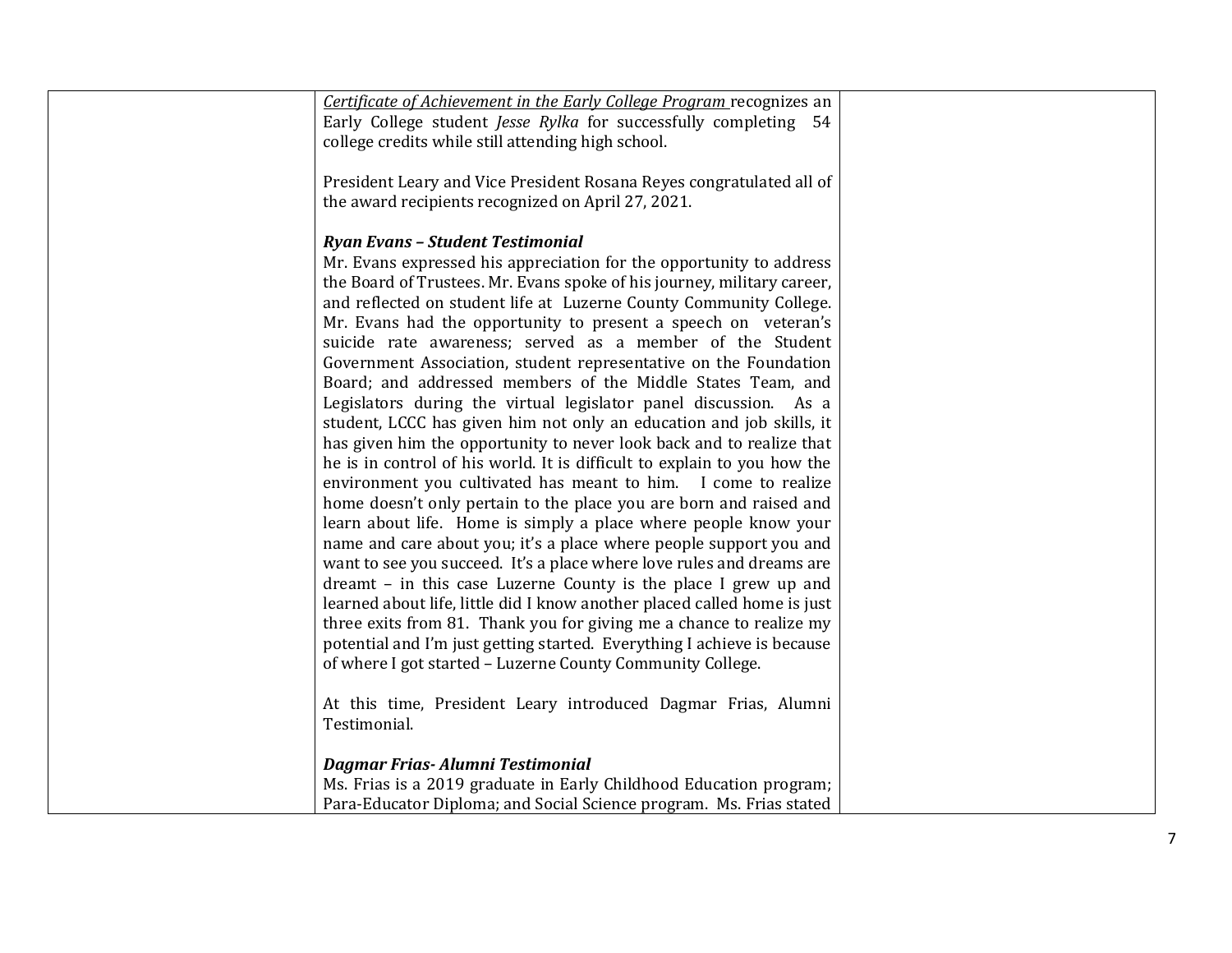| her experience at Luzerne County Community College helped her<br>build character, professional skills, and as a leader. It prepared her<br>more than expected into her transition into a four-year institution.<br>While at LCCCC, she received several scholarships not only helped<br>her financially, they helped her complete her degrees and set her up<br>for her future.                                             |  |
|-----------------------------------------------------------------------------------------------------------------------------------------------------------------------------------------------------------------------------------------------------------------------------------------------------------------------------------------------------------------------------------------------------------------------------|--|
| In 2019. Ms. Frias was awarded the 2019 All PA Academic Team<br>which is a scholarship awarded by Luzerne County Community<br>College and Phi Theta Kappa. On May 8, 2021, Ms. Frias will be<br>receive a bachelor's degree in Sociology from California University of<br>Pennsylvania . Ms. Frias will be completing her Master's certificate<br>in Addiction this summer; continuing her Master's Degree in Fall<br>2021. |  |
| Ms. Frias stated she will implement everything she has learned to be<br>an active member of society. through her skills obtained at LCCC, she<br>started two businesses, one centers on home renovations; the other<br>business is a non-profit "By His Grace and Love".                                                                                                                                                    |  |
| A video presentation highlighting the 2020-2021 student activities and<br>events was presented.                                                                                                                                                                                                                                                                                                                             |  |
| President Leary expressed his sincere appreciation to Ryan Evans<br>and Dagmar Frias for sharing their experience at LCCC; and to all the<br>students recognized this evening.                                                                                                                                                                                                                                              |  |
| President Leary reported The Wright Center for Community Health,<br>in partnership with the Luzerne County Community College AllOne<br>Recovery Educational Institute, Wayne Pike Workforce Alliance, the<br>Institute for Public Policy and Economic Development, and the<br>Northeast PA Area Health Education Center has been awarded a                                                                                  |  |
| Pennsylvania Department of Community and Economic Development<br>grant to implement a region-wide clinical workforce expansion of<br>recovery-to-work ecosystem that will create training to employment<br>opportunities for people in recovery including but not limited to<br>certified recovery specialists and community health workers.                                                                                |  |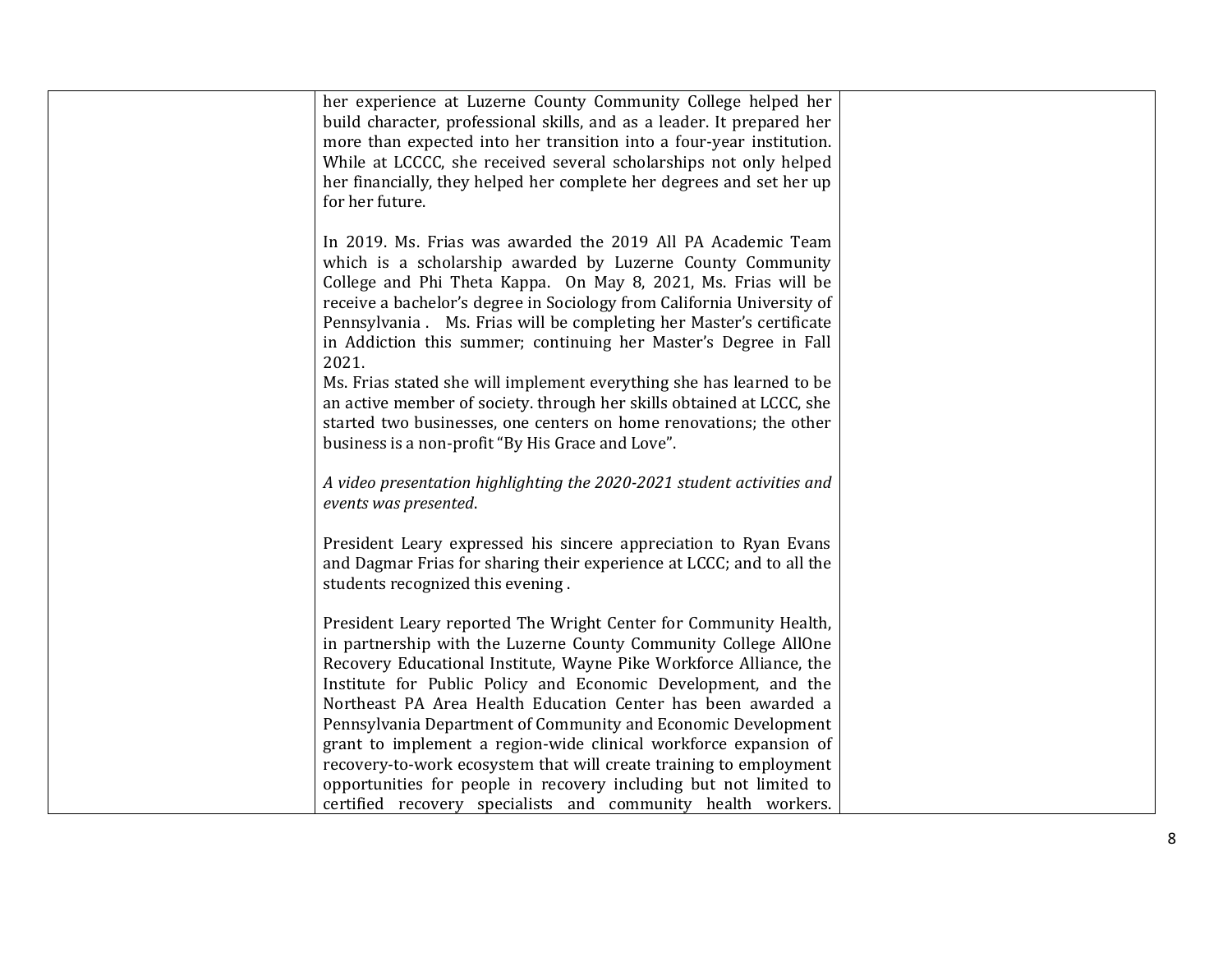| LCCC has joined CAN DO THInC initiative in partnership with CAN BE,<br>Penn State Hazleton, Hazleton Launchbox, and Wilkes University to<br>present the first annual Entrepreneurship Week starting Monday,<br>May 3, 2021 through Friday, May 7, 2021. The week-long events will<br>include experts, panel discussions, interactive workshops, with LCCC<br>alumni and faculty, and industry specific matchups.                                                                                                                       |  |
|----------------------------------------------------------------------------------------------------------------------------------------------------------------------------------------------------------------------------------------------------------------------------------------------------------------------------------------------------------------------------------------------------------------------------------------------------------------------------------------------------------------------------------------|--|
| Wean effort to assist students who want to get an early start on a<br>college education, LCCC offers a reduced rate for high school students<br>who wish to take courses at the community college. Last year, the<br>College served 902 students from 47 school districts through its<br>Early College Program. For the 2021-22 academic year, tuition for<br>high school students will remain at \$65 per credit for courses taken<br>at the community college and \$40 per credit for courses taken at the<br>student's high school. |  |
| This evening, especially since it is Community College Month, We<br>have had discussions with our faculty, administration and staff, as to<br>how we can help our students. We've done everything possible to<br>reduce the financial burden for our students while they face the<br>challenges of the pandemic, As a community we are our best when<br>we come together to work together and are kind and supportive.                                                                                                                 |  |
| President Leary announced new initiatives at LCCC.                                                                                                                                                                                                                                                                                                                                                                                                                                                                                     |  |
| With respect to students who had to transition to virtual learning<br>while in high school, we are working with our local school districts to<br>develop summer camps to provide opportunities for students to<br>come to LCCC to pick up and accelerate some of the instruction they<br>may have missed in addition to hands on instruction so that students<br>will not only be educated but to experience what it is to be a student<br>at LCCCC.                                                                                   |  |
| In addition to our 15-week semester we are adding a 12-week<br>session and 7-week session. We feel that constructing semesters that                                                                                                                                                                                                                                                                                                                                                                                                    |  |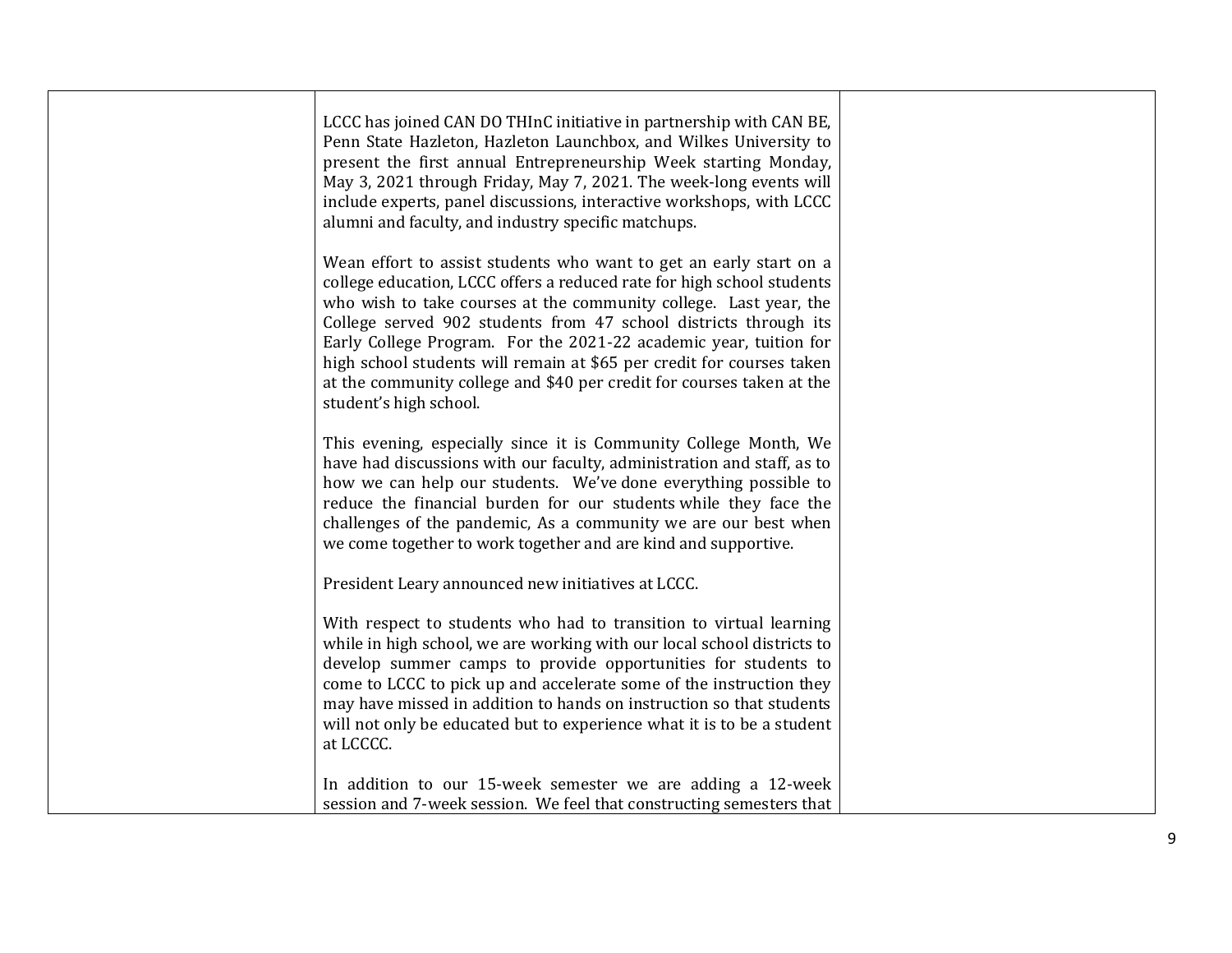|                                            | will allow for students to pick up credits in different session in order<br>to facilitate their educational goals.                                                                                                                                                                                                                                                                                                                                                                                      |                        |
|--------------------------------------------|---------------------------------------------------------------------------------------------------------------------------------------------------------------------------------------------------------------------------------------------------------------------------------------------------------------------------------------------------------------------------------------------------------------------------------------------------------------------------------------------------------|------------------------|
|                                            | Our Board of Trustees made a very important decision for the second<br>consecutive year, there will be no increase in tuition and fees for the<br>2021-2022 academic year.                                                                                                                                                                                                                                                                                                                              |                        |
|                                            | Due to the COVID-19 pandemic the College has provided extensive<br>support services and financial assistance to our students. The LCCC<br>Foundation awarded scholarships and emergency funds to 513<br>students for a total of \$371,000 during the current academic year<br>$(2020-21).$                                                                                                                                                                                                              |                        |
|                                            | President Leary stated LCCC will continue to support its students<br>during these difficult times by covering many of the costs associated<br>with furthering their academic goals. The College will award up to<br>\$3,000 (\$1500 Fall/\$1500 Spring) in grants to all full-time, degree-<br>seeking students during the upcoming academic year which includes<br>the summer, fall, and spring semesters. All part-time students will<br>receive a minimum award of \$1500 (\$750 Fall/\$750 Spring). |                        |
|                                            | Lynn M Distasio, Board Chair, congratulated all the students who<br>received their awards for your dedication and commitment to your<br>community. We are extremely thankful to be in attendance this<br>evening and those who are participating virtually.                                                                                                                                                                                                                                             |                        |
|                                            | Board Chair Distasio thanked Mr. Evans and Ms. Frias for their<br>testimonials.                                                                                                                                                                                                                                                                                                                                                                                                                         |                        |
|                                            | <b>Informational Items</b>                                                                                                                                                                                                                                                                                                                                                                                                                                                                              |                        |
| 1. Public Comments                         | 1. No comments.                                                                                                                                                                                                                                                                                                                                                                                                                                                                                         | 1.N/A                  |
| 2. Unfinished Business-Previous<br>Meeting | 2.N/A                                                                                                                                                                                                                                                                                                                                                                                                                                                                                                   | 2. No action required. |
|                                            |                                                                                                                                                                                                                                                                                                                                                                                                                                                                                                         |                        |
| 3.Informational-Executive<br>Committee     | 3. N/A                                                                                                                                                                                                                                                                                                                                                                                                                                                                                                  | 3. No action required. |
|                                            |                                                                                                                                                                                                                                                                                                                                                                                                                                                                                                         |                        |